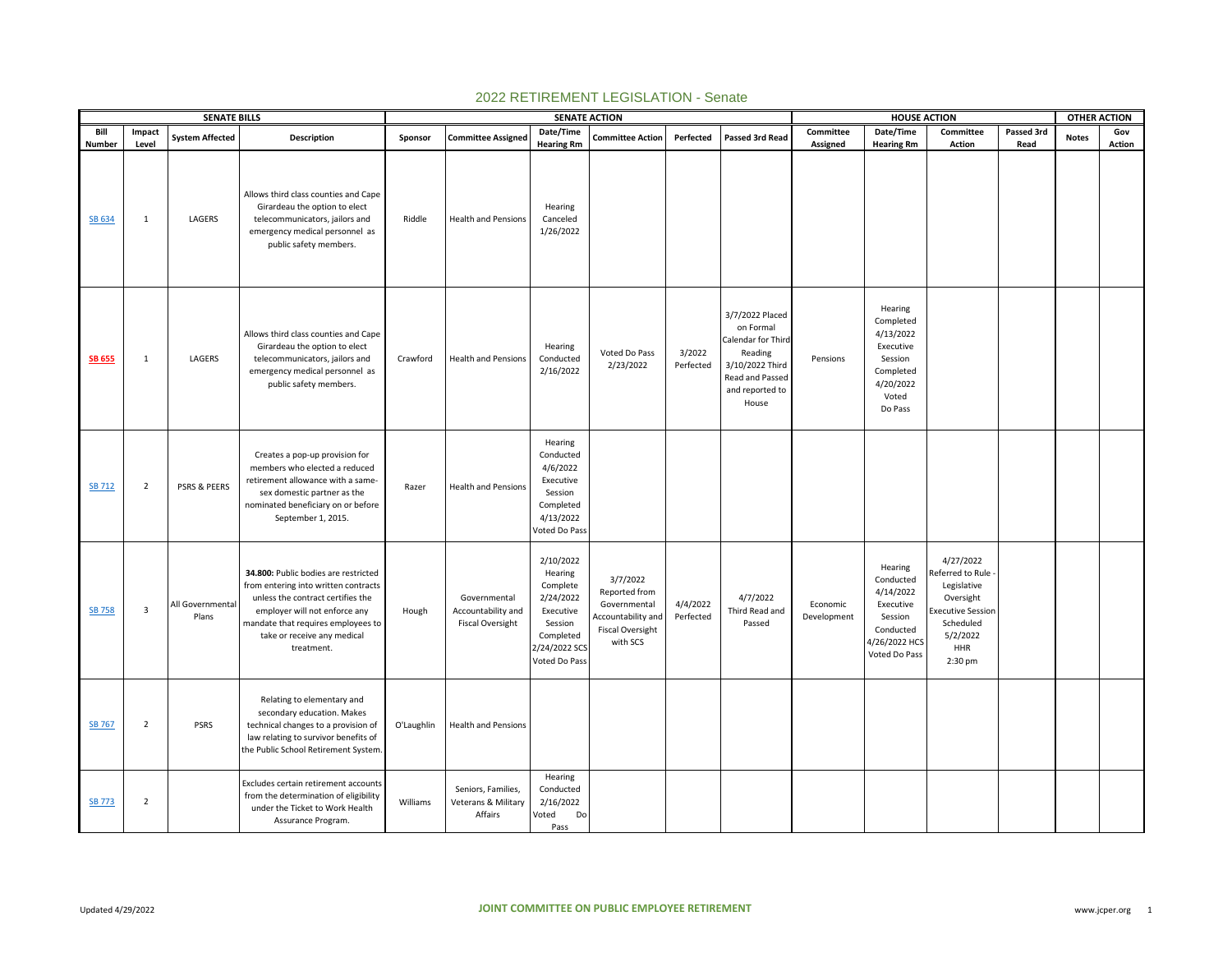| SB 836        | $\overline{\mathbf{3}}$ | All Public Defined<br><b>Benefit Plans</b> | Modifies eligibility of retirement<br>benefits resulting from membership<br>in multiple defined benefit plans<br>established by a state or local<br>retirement system.                                                                                                                                                                                | O'Laughlin | <b>Health and Pensions</b>                             |                                                                                                                             |  |  |  |  |  |
|---------------|-------------------------|--------------------------------------------|-------------------------------------------------------------------------------------------------------------------------------------------------------------------------------------------------------------------------------------------------------------------------------------------------------------------------------------------------------|------------|--------------------------------------------------------|-----------------------------------------------------------------------------------------------------------------------------|--|--|--|--|--|
| <b>SB 859</b> | $\overline{2}$          | Police Protection<br>Districts             | Authorizes the establishment of<br>police protection districts. A PPD's<br>board of directors may provide for<br>pension, and retirement and other<br>employee-type fringe-benefits. If a<br>board of directors administers its<br>own retirement or benefits-related<br>plan, it must do so by a separate five-<br>member pension board of trustees. | Mosley     | Transportation,<br>Infrastructure and<br>Public Safety |                                                                                                                             |  |  |  |  |  |
| SB 871        | $\overline{2}$          | All Plans                                  | Modifies provisions relating to<br>income tax exemptions for certain<br>retirement benefits.                                                                                                                                                                                                                                                          | Eigel      | <b>Health and Pensions</b>                             | Hearing<br>Conducted<br>2/16/2022<br>Executive<br>Session<br>Completed<br>2/23/2022<br>Voted<br>Do Pass                     |  |  |  |  |  |
| SB 904        | $\overline{2}$          | All newly created<br>private plans         | This bill provides that both a client<br>and a registered professional<br>employer organization (PEO) shall<br>each be deemed an employer for<br>purposes of sponsoring retirement<br>and welfare benefits plans for<br>covered employees.                                                                                                            | Hoskins    | Insurance and<br>Banking                               | Hearing<br>Completed<br>3/22/2022<br>Voted<br>Do Pass<br>Executive<br>Session<br>Completed<br>3/29/2022<br>Voted<br>Do Pass |  |  |  |  |  |
| SB 926        | $\overline{2}$          | All Public Plans                           | Modifies provisions relating to ethics.<br>Modifies the pension forfeiture law.<br>Prohibits a participant of a plan who<br>is unfit for elected public office or<br>employed with the state or any local<br>government from being eligible to<br>receive any retirement benefit from<br>the plan.                                                    | Mosley     | Rules, Joint Rules,<br>Resolutions and<br>Ethics       |                                                                                                                             |  |  |  |  |  |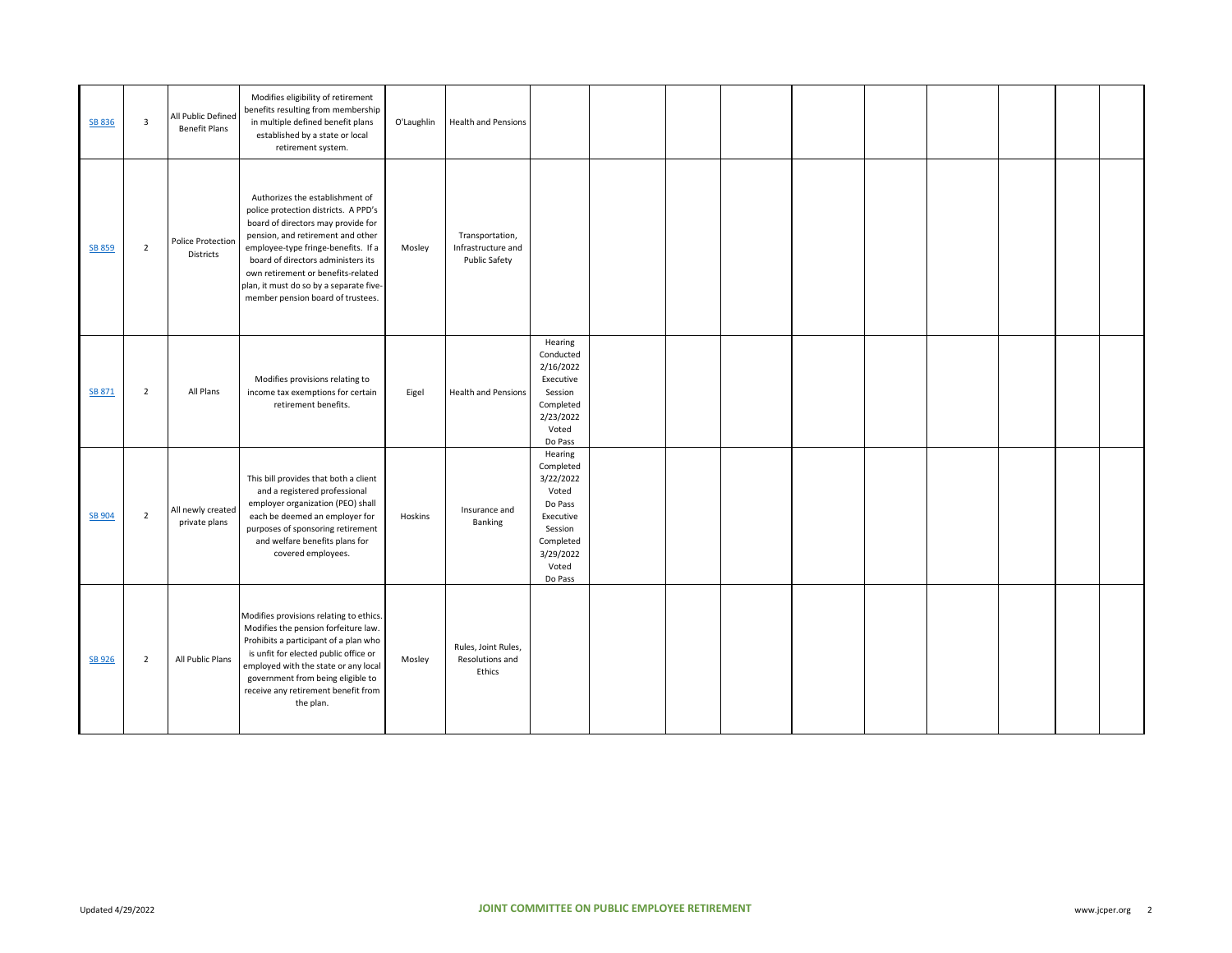| SB 999  | $\overline{\mathbf{3}}$ | PSRS & PEERS                | Modifies provisions relating to<br>teacher employment. Increases the<br>length of time, from two years to<br>four years, that a retired member<br>may work after retirement without<br>losing his or her retirement benefit<br>when a district has declared a<br>teacher/employee critical shortage.<br>Repeals the prohibition on retired<br>members being employed as a<br>superintendent under critical<br>shortage. | Gannon   | Education                         |                                                                                                         |  |  |                                                                                                                                                                                      |  |  |
|---------|-------------------------|-----------------------------|-------------------------------------------------------------------------------------------------------------------------------------------------------------------------------------------------------------------------------------------------------------------------------------------------------------------------------------------------------------------------------------------------------------------------|----------|-----------------------------------|---------------------------------------------------------------------------------------------------------|--|--|--------------------------------------------------------------------------------------------------------------------------------------------------------------------------------------|--|--|
| SB 1036 | $\overline{\mathbf{3}}$ | Sheriffs                    | Modifies the compensation of<br><b>County Sheriffs</b>                                                                                                                                                                                                                                                                                                                                                                  | Moon     | Local Government<br>and Elections |                                                                                                         |  |  |                                                                                                                                                                                      |  |  |
| SB 1048 | $\overline{\mathbf{3}}$ | All Public Plans            | Prohibits public entities from<br>entering into certain contracts with<br>companies unless the contract<br>includes a written certification that<br>the company is not engaged in<br>certain activities that discriminate<br>against a firearm entity or firearm<br>trade association.                                                                                                                                  | Brattin  | Insurance and<br>Banking          | Hearing<br>Completed<br>3/29/2022<br>Executive<br>Session<br>Completed<br>4/12/2022<br>Voted<br>Do Pass |  |  |                                                                                                                                                                                      |  |  |
| SB 1053 | $\overline{2}$          | <b>MPERS</b>                | Modifies the terms of the elected<br>members of the MoDOT and<br>Highway Patrol Employees'<br>Retirement System board of<br>trustees.                                                                                                                                                                                                                                                                                   |          | Bernskoetter Health and Pensions  | Hearing<br>Conducted<br>4/06/2022<br>Executive<br>Session<br>Completed<br>4/13/2022<br>Voted<br>Do Pass |  |  |                                                                                                                                                                                      |  |  |
| SB 1054 | $\overline{4}$          | Sheriffs'                   | Establishes a new funding<br>mechanism for the Sheriffs'<br>Retirement System.                                                                                                                                                                                                                                                                                                                                          |          | Bernskoetter Health and Pensions  |                                                                                                         |  |  |                                                                                                                                                                                      |  |  |
| SB 1062 | $\overline{\mathbf{3}}$ | MOSERS and<br><b>MPERS</b>  | Requires the MOSERS and MPERS<br>boards of trustees to establish a buy-<br>out program for terminated vested<br>members by January 1, 2023. Such<br>members may make a one-time<br>election to receive a lump sum<br>payment equal to sixty percent of<br>the present value of their deferred<br>annuity, or a greater percentage, if<br>determined by the board.                                                       | Crawford | <b>Health and Pensions</b>        | Hearing<br>Canceled<br>4/06/2022                                                                        |  |  | $1 = No$ impact on retirement benefit<br>2 = No substantial proposed change<br>3 = May constitute a substantial proposed change<br>4 = Does constitute a substantial proposed change |  |  |
| SB 1098 | $\overline{\mathbf{3}}$ | Al Public School<br>Systems | Modifies the salary for permanent<br>contract teachers for all public school<br>systems. This provision does not<br>apply to St. Louis City.                                                                                                                                                                                                                                                                            | Burlison | Education                         |                                                                                                         |  |  |                                                                                                                                                                                      |  |  |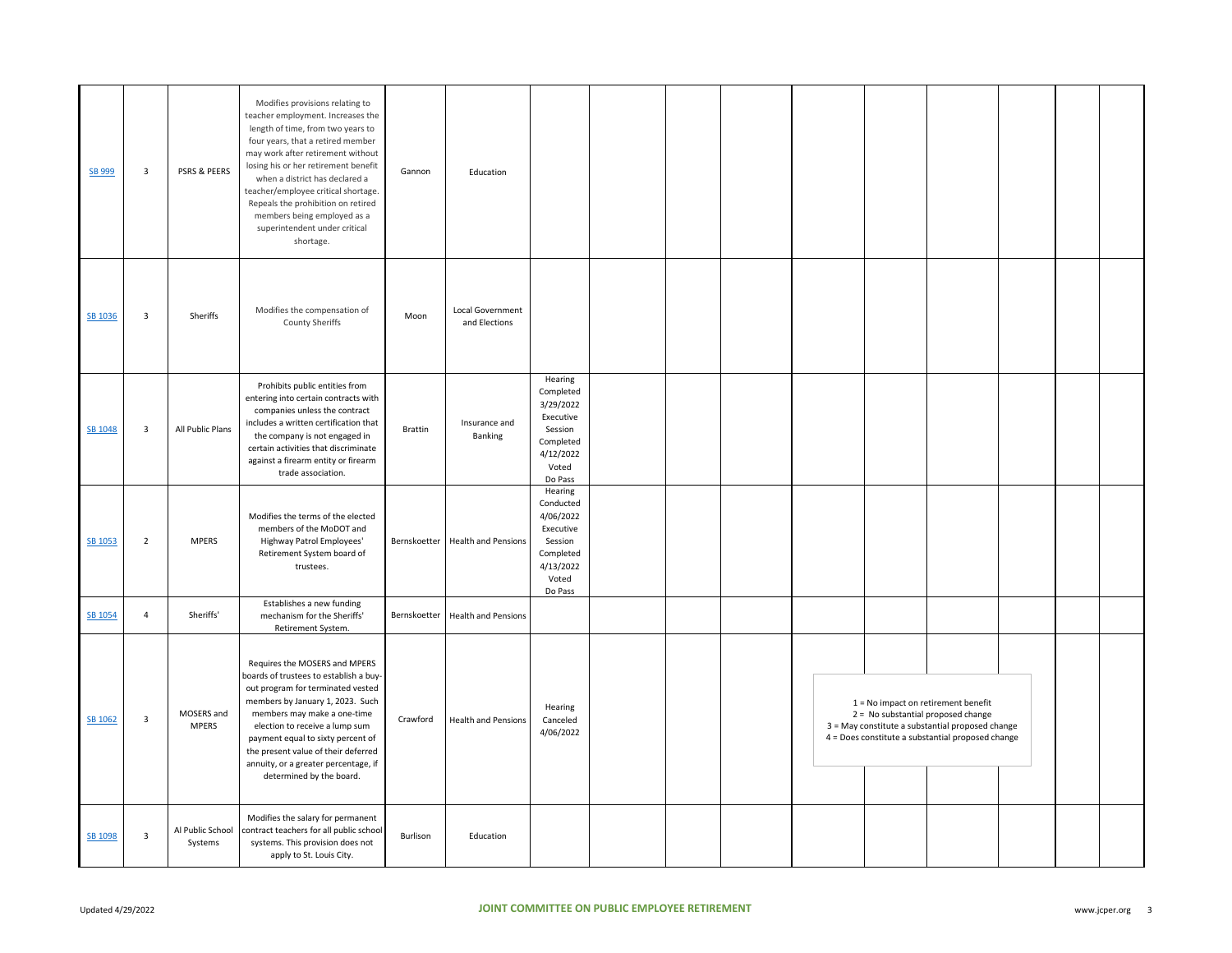| SB 1125        | $\mathbf{1}$            | Private Entities        | Establishes the Missouri Workplace<br>Retirement Savings Plan that private<br>business entities may join.                                                                                                                                                                                     | Arthur   | <b>Health and Pensions</b>         |                                                                                                                                         |  |  |  |  |  |
|----------------|-------------------------|-------------------------|-----------------------------------------------------------------------------------------------------------------------------------------------------------------------------------------------------------------------------------------------------------------------------------------------|----------|------------------------------------|-----------------------------------------------------------------------------------------------------------------------------------------|--|--|--|--|--|
| <b>SB 1155</b> | $\overline{\mathbf{3}}$ | <b>MPERS</b>            | This act allows uniformed members<br>of the Missouri State Highway Patro<br>covered by the 2011 Tier to be<br>eligible for BackDROP.                                                                                                                                                          |          | Luetkemeyer   Health and Pensions  | Hearing<br>Conducted<br>04/06/2022<br>Executive<br>Session<br>Completed<br>4/13/2022<br>Voted<br>Do Pass                                |  |  |  |  |  |
| SB 1171        | $\overline{\mathbf{3}}$ | All Plans               | The act also prohibits any limited<br>liability company or corporation from<br>being discriminated against or given<br>preferential treatment based on an<br>environmental, social and<br>governance score, as defined in the<br>act.                                                         | Moon     | Small Business and<br>Industry     | Hearing<br>Completed<br>3/22/2022<br>SCS Voted Do<br>Pass Executive<br>Session<br>Completed<br>3/29/2022<br><b>SCS Voted</b><br>Do Pass |  |  |  |  |  |
| SB 1213        | $\overline{2}$          | <b>Private Entities</b> | Establishes the Missouri Workplace<br>Retirement Savings Plan that private<br>business entities may join.                                                                                                                                                                                     | Crawford | Small Business and<br>Industry     |                                                                                                                                         |  |  |  |  |  |
| SB 1239        | $\overline{\mathbf{3}}$ | All Plans               | Any retirement system established<br>by the state or any political<br>subdivision are prohibited from<br>contracting with or investing in<br>individuals, partnerships,<br>corporations, or other legal entities<br>investing or doing business with<br>Russia.                               | Rizzo    | Insurance and<br>Banking           |                                                                                                                                         |  |  |  |  |  |
| <b>SJR 54</b>  | $\overline{\mathbf{3}}$ | Sheriffs'               | This proposed constitutional<br>amendment, if approved by the<br>voters, provides that a fee of three<br>dollars, in addition to other fees as<br>may be imposed by the laws of this<br>state, shall be imposed on the initial<br>filing of any criminal case in the<br>courts of this state. |          | Bernskoetter   Health and Pensions |                                                                                                                                         |  |  |  |  |  |
|                |                         |                         |                                                                                                                                                                                                                                                                                               |          |                                    |                                                                                                                                         |  |  |  |  |  |
|                |                         |                         |                                                                                                                                                                                                                                                                                               |          |                                    |                                                                                                                                         |  |  |  |  |  |
|                |                         |                         |                                                                                                                                                                                                                                                                                               |          |                                    |                                                                                                                                         |  |  |  |  |  |
|                |                         |                         |                                                                                                                                                                                                                                                                                               |          |                                    |                                                                                                                                         |  |  |  |  |  |
|                |                         |                         |                                                                                                                                                                                                                                                                                               |          |                                    |                                                                                                                                         |  |  |  |  |  |
|                |                         |                         |                                                                                                                                                                                                                                                                                               |          |                                    |                                                                                                                                         |  |  |  |  |  |
|                |                         |                         |                                                                                                                                                                                                                                                                                               |          |                                    |                                                                                                                                         |  |  |  |  |  |
|                |                         |                         |                                                                                                                                                                                                                                                                                               |          |                                    |                                                                                                                                         |  |  |  |  |  |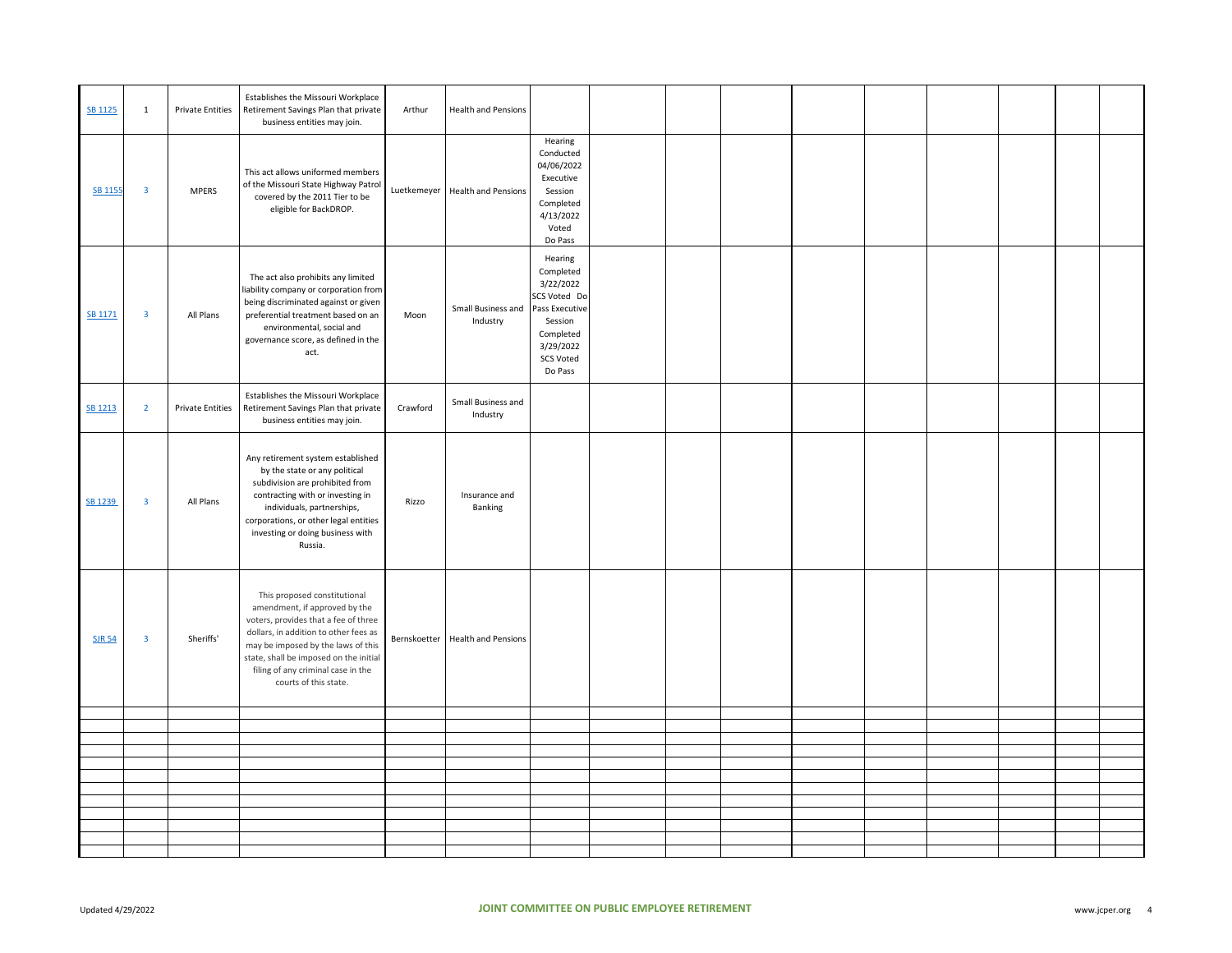|                |                         |                                                                   | <b>HOUSE BILLS</b>                                                                                                                                                                                                                                                      |            |                       | <b>HOUSE ACTION</b>                                                                                                          |                                                                                                                                       |                                                  |                                                                                                                                              |                        |                                                                                                         | <b>SENATE ACTION</b> |                    |              | <b>OTHER ACTION</b> |
|----------------|-------------------------|-------------------------------------------------------------------|-------------------------------------------------------------------------------------------------------------------------------------------------------------------------------------------------------------------------------------------------------------------------|------------|-----------------------|------------------------------------------------------------------------------------------------------------------------------|---------------------------------------------------------------------------------------------------------------------------------------|--------------------------------------------------|----------------------------------------------------------------------------------------------------------------------------------------------|------------------------|---------------------------------------------------------------------------------------------------------|----------------------|--------------------|--------------|---------------------|
| Bill<br>Number | Impact<br>Level         | <b>System Affected</b>                                            | <b>Description</b>                                                                                                                                                                                                                                                      | Sponsor    | Committee<br>Assigned | Date/Time<br><b>Hearing Rm</b>                                                                                               | Committee<br>Action                                                                                                                   | Perfected                                        | Passed 3rd<br>Read                                                                                                                           | Committee<br>Assigned  | Date/Time<br><b>Hearing Rm</b>                                                                          | Committee<br>Action  | Passed 3rd<br>Read | <b>Notes</b> | Gov<br>Action       |
| <b>HB 1473</b> | 1                       | LAGERS                                                            | Allows third class counties and Cape<br>Girardeau the option to elect<br>telecommunicators, jailors and emergency<br>medical personnel as public safety members.                                                                                                        | Pike       | Pensions              | Hearing<br>Conducted<br>1/12/2022<br>Executive<br>Session<br>Completed<br>1/19/2022<br>Voted<br>Do Pass                      | 1/19/2022<br>Referred to<br>Rules -<br>Administrative<br>Oversight<br>Executive<br>Session<br>Completed<br>2/14/2022<br>Voted Do Pass | 3/01/2022<br>Perfected                           | 3/9/2022<br>Placed on<br>informal<br>calendar for<br>Third read<br>3/10/2022<br><b>Third Read</b><br>and Passed<br>and Reported<br>to Senate | Health and<br>Pensions | Hearing<br>Conducted<br>4/20/2022<br>Executive<br>Session<br>Completed<br>4/27/2022<br>Voted<br>Do Pass |                      |                    |              |                     |
| <b>HB 1476</b> | $\overline{2}$          | St. Louis Police<br><b>Retirement System</b>                      | Transfers control of the City of St. Louis<br>Police Department to the Board of Police<br>Commissioners. Modifies the composition of<br>the retirement system's board of trustees.                                                                                      | Schroer    |                       |                                                                                                                              |                                                                                                                                       |                                                  |                                                                                                                                              |                        |                                                                                                         |                      |                    |              |                     |
| HB1506         | $\overline{\mathbf{3}}$ | CERF                                                              | Authorizes a waiver for certain penalties for<br>late payment of property taxes.                                                                                                                                                                                        | Ellebracht |                       |                                                                                                                              |                                                                                                                                       |                                                  |                                                                                                                                              |                        |                                                                                                         |                      |                    |              |                     |
| HB1564         | 1                       | <b>Blind Pension Fund</b>                                         | Modifies the mailing requirements for the<br><b>Blind Pension Fund.</b>                                                                                                                                                                                                 | Griffith   | Emerging<br>Issues    | Hearing<br>Completed<br>3/29/2022<br>Executive<br>Session<br>Completed<br>4/5/2022<br>Voted Do Pass                          | 4/12/2022<br>Referred to<br>Rules -<br>Administrative<br>Oversight<br>Executive<br>Session<br>Completed<br>4/14/2022<br>Voted Do Pass |                                                  |                                                                                                                                              |                        |                                                                                                         |                      |                    |              |                     |
| HB1615         | $\mathbf{1}$            | Public pension plans<br>sponsored by<br>political<br>subdivisions | Provides that members of the General<br>Assembly are ex officio members of all<br>boards, commissions, committees, councils<br>and other legislative or regulatory bodies of<br>all political subdivisions within the<br>boundaries of a member's legislative district. | Lovasco    |                       |                                                                                                                              |                                                                                                                                       |                                                  |                                                                                                                                              |                        |                                                                                                         |                      |                    |              |                     |
| HB1670         | $\overline{\mathbf{3}}$ | Certain Government<br>Entities                                    | Creates a provision that prohibits certain<br>government entities from doing business<br>with entities that require individuals to<br>undergo COVID-19 vaccinations or provide<br>proof of COVID-19 vaccination.                                                        | Seitz      | Judiciary             | Hearing<br>Conducted<br>2/16/2022<br>Action<br>Postponed<br>Hearing<br>Completed<br>3/23/2022<br><b>HCS Voted</b><br>Do Pass | 3/24/2022<br>Referred to<br>Rules -<br>Administrative<br>Oversight<br>Hearing<br>Competed<br>3/30/2022<br>Voted Do Pass               | 4/28/2022<br>Placed on<br>Perfection<br>Calendar |                                                                                                                                              |                        |                                                                                                         |                      |                    |              |                     |
| HB1676         | $\overline{3}$          | LAGERS                                                            | Changes the job title of "emergency<br>telecommunicators" to "emergency<br>telecommunicator first responders."                                                                                                                                                          | Perkins    | <b>Public Safety</b>  | Hearing<br>Scheduled<br>3/29/2022<br>Completed<br>Executive<br>Session<br>Completed<br>4/5/2022<br>Voted<br>Do Pass          | 4/05/2022<br>Referred to<br>Rules -<br>Legislative<br>Oversight                                                                       |                                                  |                                                                                                                                              |                        |                                                                                                         |                      |                    |              |                     |

## 2022 REGULAR SESSION - HOUSE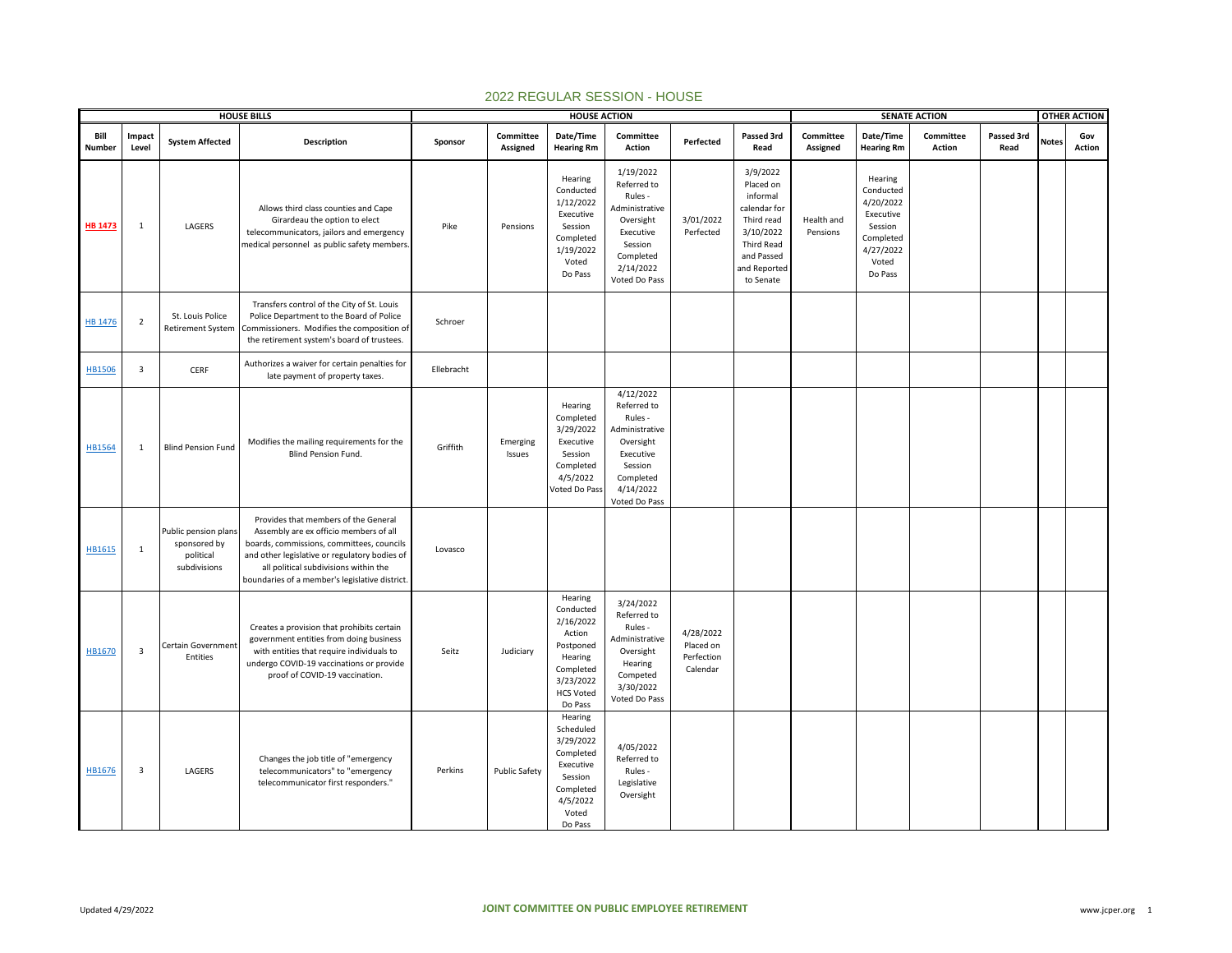| HB1691        | $\overline{2}$          | Public pension plans<br>sponsored by<br>certain political<br>subdivisions as<br>defined by the act | Prohibits the state and certain political<br>subdivisions from entering into a contract<br>with a employer or company that engages in<br>discrimination against unvaccinated, as<br>described in the act.                                                                                                                               | <b>Boggs</b> | Judiciary                                | Hearing<br>Conducted<br>1/25/2022                                                                                  |                                                                                                                                       |                                                                                                                                                                                                      |                                                                                                                                                                       |                                       |                                                                                                                     |  |  |
|---------------|-------------------------|----------------------------------------------------------------------------------------------------|-----------------------------------------------------------------------------------------------------------------------------------------------------------------------------------------------------------------------------------------------------------------------------------------------------------------------------------------|--------------|------------------------------------------|--------------------------------------------------------------------------------------------------------------------|---------------------------------------------------------------------------------------------------------------------------------------|------------------------------------------------------------------------------------------------------------------------------------------------------------------------------------------------------|-----------------------------------------------------------------------------------------------------------------------------------------------------------------------|---------------------------------------|---------------------------------------------------------------------------------------------------------------------|--|--|
| <b>HB1732</b> | $\mathbf{1}$            | <b>Private Entities</b>                                                                            | Establishes the Missouri Workplace<br>Retirement Savings Plan that private business<br>entities may join.                                                                                                                                                                                                                               | O'Donnell    | Financial<br>Institutions                | Hearing<br>Conducted<br>1/12/2022<br>Executive<br>Completed<br>1/19/2022<br><b>HCS</b><br>Voted<br>Do Pass         | 1/20/2022<br>Referred to<br>Rules -<br>Administrative<br>Oversight<br>Executive<br>Session<br>Completed<br>2/07/2022<br>Voted Do Pass | 3/1/2022<br>Placed on<br>Informal<br>Calendar<br>3/3/2022<br>Perfected                                                                                                                               | 3/9/2022<br>Placed on<br>informal<br>calendar for<br>Third read<br>3/10/2022<br><b>Third Read</b><br>and Passed<br>and Reported<br>to Senate                          | <b>Small Business</b><br>and Industry | Hearing<br>Completed<br>04/12/2022<br>Executive<br>Session<br>Completed<br>4/28/2022<br><b>SCS Voted</b><br>Do Pass |  |  |
| <b>HB1750</b> | 3                       | PSRS, PEERS, Kansas<br>City PSRS and St.<br>Louis PSRS                                             | 168.036: Allows school districts to issue<br>school district teaching permits for persons<br>without a certificate of license to teach<br>granted by the State Board Of Education.<br>37.850: Requires plans to submitted<br>compensation details of all employees which<br>includes all forms of compensation and<br>benefits awarded. | Basye        | Elementary<br>and Secondary<br>Education | Hearing<br>Conducted<br>1/19/2022<br>Executive<br>Session<br>Completed<br>2/01/2022<br><b>HCS Voted</b><br>Do Pass | 2/01/2022 Rules<br>- Legislative<br>Oversight<br>Executive<br>Session<br>Completed<br>2/10/2022<br>Voted Do Pass                      | 3/07/2022<br>Placed on<br>Formal<br>Perfection<br>Calendar<br>3/9/2022<br>Perfected with<br>Amendments<br><b>Fiscal Review</b><br>Executive<br>Session<br>Completed<br>3/23/2022<br>Voted<br>Do Pass | <b>Fiscal Review</b><br>Executive<br>Session<br>Completed<br>3/23/2022<br>Voted<br>Do Pass<br>3/24/2022<br>Placed on<br>Informal<br>Calendar for<br><b>Third Read</b> | Education                             | Hearing<br>Conducted<br>4/19/2022                                                                                   |  |  |
| HB1753        | $\overline{\mathbf{3}}$ | PSRS and PEERS                                                                                     | Modifies the working after retirement critical<br>shortage law for PSRS and PEERS. Increases<br>the length of time, from two years to four<br>years, that a retired member may work after<br>retirement without losing his or her<br>retirement benefit                                                                                 | Basye        | Elementary<br>and Secondary<br>Education | Hearing<br>Conducted<br>3/22/2022<br>Executive<br>Session<br>Completed<br>3/29/2022<br><b>HCS Voted</b><br>Do Pass | 3/29/2022<br>Referred to<br>Rules -<br>Legislative<br>Oversight<br>Executive<br>Session<br>Completed<br>4/7/2022<br>Voted Do Pass     | 4/12/2022<br>Placed on<br>Formal<br>Perfection<br>Calendar                                                                                                                                           |                                                                                                                                                                       |                                       |                                                                                                                     |  |  |
| HB1770        | $\overline{\mathbf{3}}$ | Al Public School<br>Systems                                                                        | Modifies the salary for permanent contract<br>teachers for all public school systems. This<br>provision does not apply to St. Louis City.                                                                                                                                                                                               | Lewis        | Elementary<br>and Secondary<br>Education | Hearing<br>Completed<br>3/29/2022<br>Executive<br>Session<br>Completed<br>4/5/2022<br><b>HCS Voted</b><br>Do Pass  | 4/05/2022<br>Referred to<br>Rules -<br>Legislative<br>Oversight<br>Hearing<br>Completed<br>4/19/2022<br>Voted Do Pass                 | 4/25/2022<br>Placed on<br>Informal<br>Perfection<br>Calendar                                                                                                                                         |                                                                                                                                                                       |                                       |                                                                                                                     |  |  |
| HB1831        | $\overline{\mathbf{3}}$ | St. Louis PSRS                                                                                     | Provides a one time supplemental payment<br>for retired members and beneficiaries of the<br>St. Louis PSRS, subject to state<br>appropriations.                                                                                                                                                                                         | Gray         |                                          |                                                                                                                    |                                                                                                                                       |                                                                                                                                                                                                      |                                                                                                                                                                       |                                       |                                                                                                                     |  |  |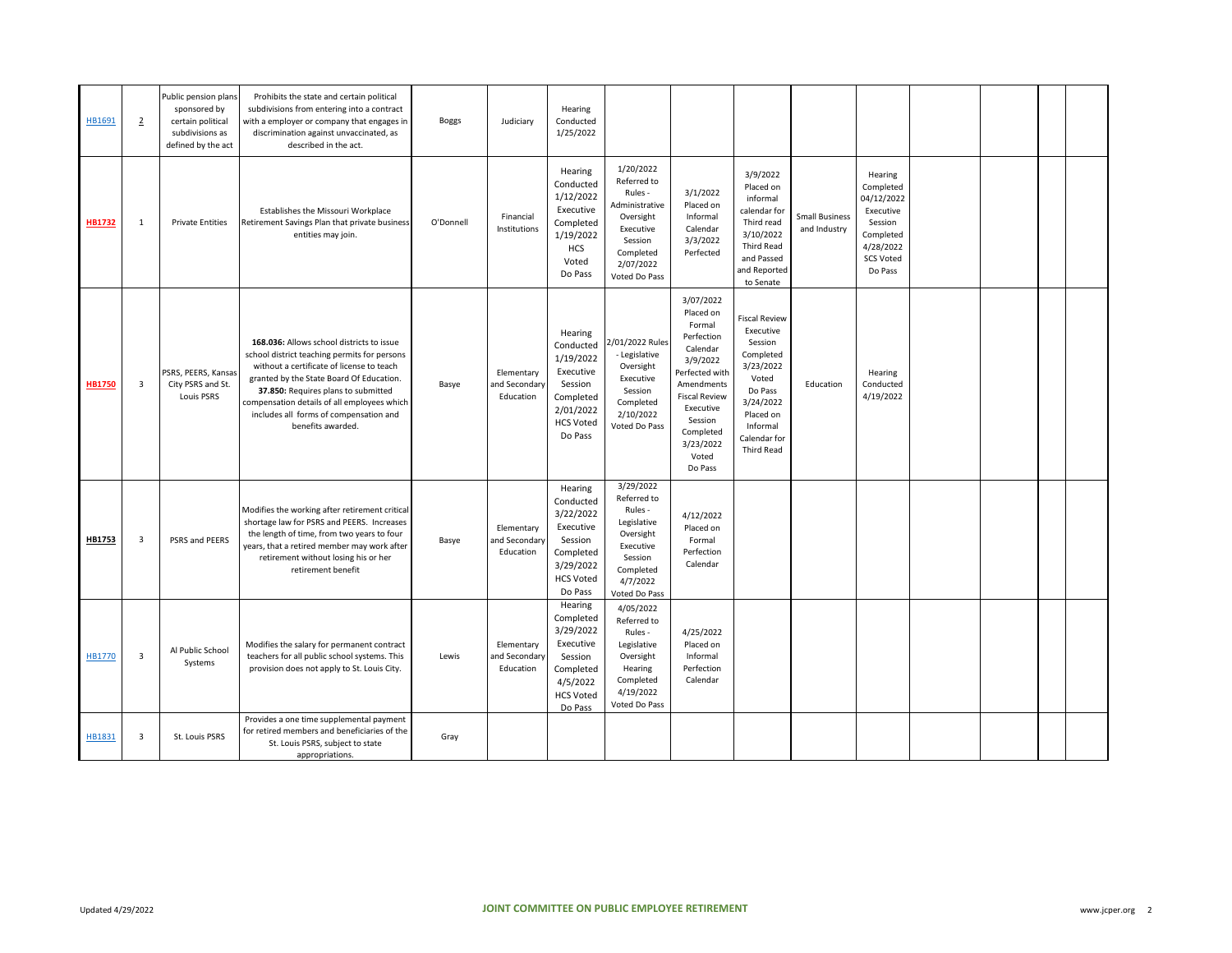| HB1881        | $\overline{\mathbf{3}}$ | PSRS and PEERS                                         | Modifies the working after retirement critical<br>shortage law for PSRS and PEERS. Increases<br>the length of time, from two years to four<br>years, that a retired member may work after<br>retirement without losing his or her<br>retirement benefit when a district has<br>declared a teacher/employee critical<br>shortage. | Black (7)        | Elementary<br>and Secondary<br>Education | Hearing<br>Completed<br>2/22/2022<br>Executive<br>Session<br>Completed<br>2/23/2022<br>Voted<br>Do Pass              | 2/24/2022<br>Referred to<br>Rules -<br>Legislative<br>Oversight<br>Hearing<br>Completed<br>3/24/2022<br>Voted Do Pass              | 4/21/2022<br>Placed on<br>Formal<br>Perfection<br>Calendar   |                                       |                        |                                   |  |  |
|---------------|-------------------------|--------------------------------------------------------|----------------------------------------------------------------------------------------------------------------------------------------------------------------------------------------------------------------------------------------------------------------------------------------------------------------------------------|------------------|------------------------------------------|----------------------------------------------------------------------------------------------------------------------|------------------------------------------------------------------------------------------------------------------------------------|--------------------------------------------------------------|---------------------------------------|------------------------|-----------------------------------|--|--|
| <b>HB1886</b> | $\mathbf{1}$            | LAGERS                                                 | Repeals the prohibition on counties other<br>than third class counties and Cape Girardeau<br>County from being able to elect to cover<br>emergency telecommunicators, jailors, and<br>emergency medical service personnel as<br>public safety members.                                                                           | Rogers           |                                          |                                                                                                                      |                                                                                                                                    |                                                              |                                       |                        |                                   |  |  |
| HB1925        | 1                       | <b>Blind Pension Fund</b>                              | Modifies the mailing requirements for the<br>Blind Pension Fund.                                                                                                                                                                                                                                                                 | Walsh Moore (93) |                                          |                                                                                                                      |                                                                                                                                    |                                                              |                                       |                        |                                   |  |  |
| HB1927        | $\mathbf{1}$            |                                                        | Excludes certain retirement accounts from<br>the determination of eligibility under the<br>Ticket to Work Health Assurance Program.                                                                                                                                                                                              | Walsh Moore (93) |                                          |                                                                                                                      |                                                                                                                                    |                                                              |                                       |                        |                                   |  |  |
| HB1984        | $\overline{2}$          | <b>MPERS</b>                                           | Modifies the terms of the elected members<br>of the MoDOT and Highway Patrol<br>Employees' Retirement System board of<br>trustees.                                                                                                                                                                                               | Hovis            | Pensions                                 | Hearing<br>Completed<br>02/09/2022<br>Executive<br>Completed<br>2/16/2022<br>HCS<br>Voted<br>Do Pass                 | 2/22/2022<br>Referred to<br>Consent and<br>House<br>Procedure<br>Executive<br>Session<br>Completed<br>3/01/2022<br>Voted Do Pass   | 3/22/2022<br>Perfected by<br>Consent                         | 3/24/2022<br>Third Read<br>and Passed | Health and<br>Pensions | Hearing<br>Conducted<br>4/20/2022 |  |  |
| HB1998        | 3                       | PSRS, PEERS, Kansas<br>City PSRS and St.<br>Louis PSRS | Allows school districts to issue school district<br>teaching permits for persons without a<br>certificate of license to teach granted by the<br>State Board Of Education.                                                                                                                                                        | Davidson         | Elementary<br>and Secondary<br>Education | Hearing<br>Completed<br>2/22/2022<br>Executive<br>Session<br>Completed<br>3/1/2022<br><b>HCS</b><br>Voted Do<br>Pass | 3/02/2022<br>Referred to<br>Rules -<br>Legislative<br>Oversight<br>Executive<br>Session<br>Completed<br>3/24/2022<br>Voted Do Pass | 4/25/2022<br>Placed on<br>Informal<br>Perfection<br>Calendar |                                       |                        |                                   |  |  |
| HB2054        | $\overline{\mathbf{3}}$ | LAGERS                                                 | Changes the job title of "emergency<br>telecommunicators" to "telecommunicator<br>first responders."                                                                                                                                                                                                                             | Roden            | <b>Public Safety</b>                     | Hearing<br>Completed<br>3/08/2022<br>Executive<br>Session<br>Completed<br>3/29/2022<br><b>HCS Voted</b><br>Do Pass   | 3/29/2022<br>Referred to<br>Rules -<br>Legislative<br>Oversight                                                                    |                                                              |                                       |                        |                                   |  |  |
| <b>HB2057</b> | $\overline{\mathbf{3}}$ | LAGERS                                                 | Changes the job title of "emergency<br>telecommunicators" to "telecommunicator<br>first responders."                                                                                                                                                                                                                             | Sauls            |                                          |                                                                                                                      |                                                                                                                                    |                                                              |                                       |                        |                                   |  |  |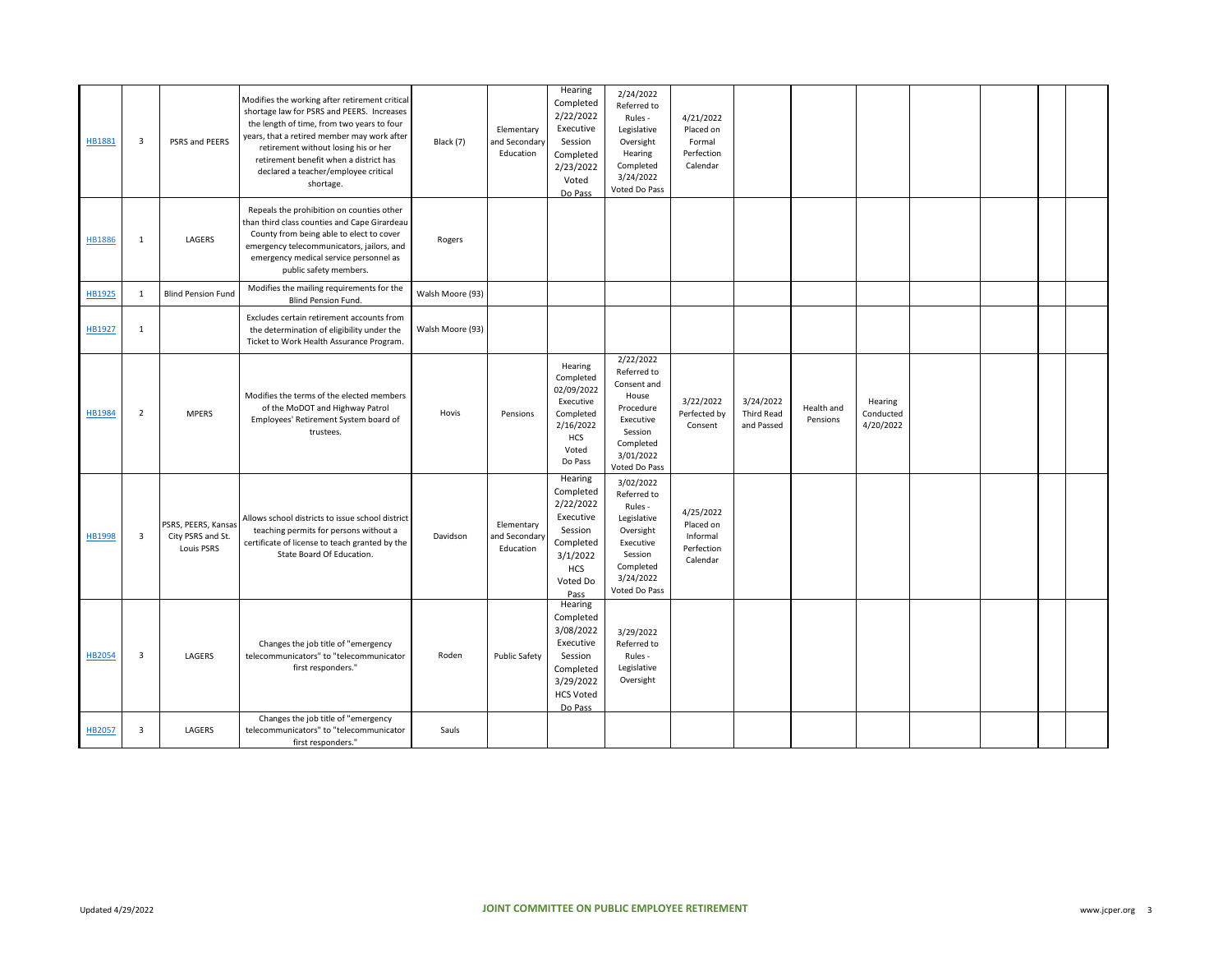| <b>HB2089</b> | 3 | PSRS and PEERS | Modifies provisions relating to teacher<br>employment. Modifies the working after<br>retirement critical shortage law for PSRS and<br>PEERS. Increases the length of time, from<br>two years to four years, that a retired<br>member may work after retirement without<br>losing his or her retirement benefit when a<br>district has declared a teacher/employee<br>critical shortage. Repeals the prohibition on<br>retired members being employed as a<br>superintendent under critical shortage.                                                                                                                                                                                                                                                                    | Pollitt             |          |                                                                                                                    |                                                                    |  |  |  |  |
|---------------|---|----------------|-------------------------------------------------------------------------------------------------------------------------------------------------------------------------------------------------------------------------------------------------------------------------------------------------------------------------------------------------------------------------------------------------------------------------------------------------------------------------------------------------------------------------------------------------------------------------------------------------------------------------------------------------------------------------------------------------------------------------------------------------------------------------|---------------------|----------|--------------------------------------------------------------------------------------------------------------------|--------------------------------------------------------------------|--|--|--|--|
| HB2114        | 3 | PSRS & PEERS   | 169.560: Modifies the amount of<br>compensation that a retired PSRS member<br>may earn without a discontinuance of the<br>member's retirement benefit while working<br>after retirement in a position that does not<br>require teacher certification. Instead of<br>compensation being limited to sixty percent<br>of the minimum teacher's salary, allowable<br>compensation will be limited to the annual<br>earnings limit applicable to a Social Security<br>recipient working while receiving Social<br>Security benefits. 169.596: Increases the<br>length of time, from two years to four years,<br>that a retired member may work after<br>retirement without losing his or her<br>retirement benefit when a school district has<br>declared a teacher/employee | Black (7)           | Pensions | Hearing<br>Completed<br>1/26/2022<br>Executive<br>Session<br>Completed<br>02/09/2022<br>Voted<br>Do Pass           | 2/10/2022<br>Referred to<br>Rules -<br>Administrative<br>Oversight |  |  |  |  |
| HB2161        | 3 | <b>PSRS</b>    | Reauthorizes the 2.55 multiplier for teachers<br>retiring with 32 or more years of service. E.C.                                                                                                                                                                                                                                                                                                                                                                                                                                                                                                                                                                                                                                                                        | <b>Dinkins</b>      | Pensions | Hearing<br>Completed<br>3/23/2022<br>Executive<br>Session<br>Conducted<br>3/30/2022<br><b>HCS Voted</b><br>Do Pass | 3/30/2022<br>Referred to<br>Rules -<br>Administrative<br>Oversight |  |  |  |  |
| HB2194        | 3 | PSRS & PEERS   | Modifies the amount of compensation that a<br>retired PSRS member may earn without a<br>discontinuance of the member's retirement<br>benefit while working after retirement in a<br>position that does not require teacher<br>certification. Instead of compensation being<br>limited to sixty percent of the minimum<br>teacher's salary, allowable compensation will<br>be sixty percent of the average teacher's<br>salary for the primary district the person is<br>employed in after retirement.                                                                                                                                                                                                                                                                   | <b>Kelley (127)</b> | Pensions |                                                                                                                    |                                                                    |  |  |  |  |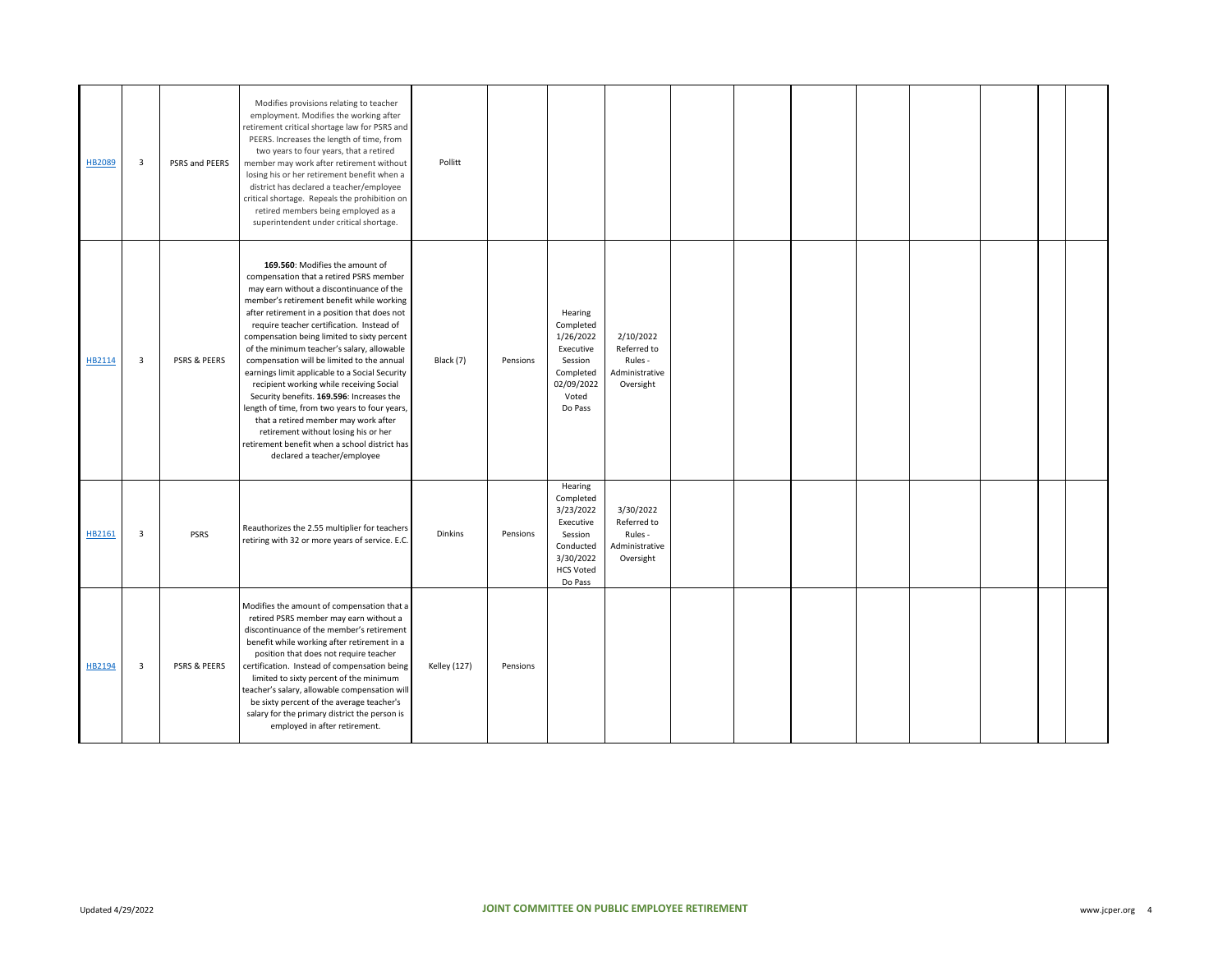| HB2216        | 3              | PSRS & PEERS                                    | Modifies the amount of compensation that a<br>retired PSRS member may earn without a<br>discontinuance of the member's retirement<br>benefit while working after retirement in a<br>position that does not require teacher<br>certification. Instead of compensation being<br>limited to sixty percent of the minimum<br>teacher's salary, allowable compensation will<br>be sixty percent of the average teacher's<br>salary for the primary district the person is<br>employed in after retirement. | Bromley   | Pensions                                 |                                                                                                                       |                                                                                                                                      |                                                                                                          |                                                                                                                                              |           |                                                                                                                                                    |                                                                                       |  |  |
|---------------|----------------|-------------------------------------------------|-------------------------------------------------------------------------------------------------------------------------------------------------------------------------------------------------------------------------------------------------------------------------------------------------------------------------------------------------------------------------------------------------------------------------------------------------------------------------------------------------------|-----------|------------------------------------------|-----------------------------------------------------------------------------------------------------------------------|--------------------------------------------------------------------------------------------------------------------------------------|----------------------------------------------------------------------------------------------------------|----------------------------------------------------------------------------------------------------------------------------------------------|-----------|----------------------------------------------------------------------------------------------------------------------------------------------------|---------------------------------------------------------------------------------------|--|--|
| HB2234        | $\overline{2}$ | MOSERS, MPERS,<br>Judicial Retirement<br>System | Modifies multiple provisions for MOSERS,<br>MPERS and the Judicial Retirement System.                                                                                                                                                                                                                                                                                                                                                                                                                 | Black (7) | Pensions                                 | Hearing<br>Completed<br>1/26/2022<br>Executive<br>Session<br>Completed<br>02/09/2022<br>Voted<br>Do Pass              | 2/10/2022<br>Referred to<br>Rules -<br>Administrative<br>Oversight                                                                   |                                                                                                          |                                                                                                                                              |           |                                                                                                                                                    |                                                                                       |  |  |
| HB2235        | 3              | MOSERS and<br><b>MPERS</b>                      | Requires the MOSERS and MPERS boards of<br>trustees to establish a buy-out program for<br>terminated vested members by January 1,<br>2023. Such members may make a one-time<br>election to receive a lump sum payment<br>equal to sixty percent of the present value of<br>their deferred annuity, or a greater<br>percentage, if determined by the board.                                                                                                                                            | Black (7) |                                          |                                                                                                                       |                                                                                                                                      |                                                                                                          |                                                                                                                                              |           |                                                                                                                                                    |                                                                                       |  |  |
| HB2236        | $\mathbf{3}$   | MOSERS and<br><b>MPERS</b>                      | Allows a retired member of MOSERS or<br>MPERS who returns to employment and<br>subsequently marries to elect a joint and<br>survivor option benefit plan upon re-entry<br>into retirement if the member was not<br>eligible for a joint and survivor option benefit<br>plan at the original retirement date.                                                                                                                                                                                          | Black (7) |                                          |                                                                                                                       |                                                                                                                                      |                                                                                                          |                                                                                                                                              |           |                                                                                                                                                    |                                                                                       |  |  |
| HB2245        | 3              | <b>MPERS</b>                                    | Permits uniformed members of the Highway<br>Patrol who are members of the 2011 Tier to<br>be eligible for BackDROP.                                                                                                                                                                                                                                                                                                                                                                                   | Copeland  | Pensions                                 | Hearing<br>Completed<br>3/30/2022<br>Executive<br>Session<br>Completed<br>4/6/2022<br>Voted<br>Do Pass                | 4/06/2022<br>Referred to<br>Rules -<br>Administrative<br>Oversight                                                                   |                                                                                                          |                                                                                                                                              |           |                                                                                                                                                    |                                                                                       |  |  |
| <b>HB2304</b> | 3              | <b>PSRS &amp; PEERS</b>                         | Creates a provision that allows a retired<br>person to continue to receive their<br>retirement benefit to be employed on a part-<br>time or temporary substitute basis without<br>discontinuance of the persons retirement<br>benefit.                                                                                                                                                                                                                                                                | Lewis     | Elementary<br>and Secondary<br>Education | Hearing<br>Conducted<br>1/13/2022<br>Executive<br>Session<br>Completed<br>1/25/2022<br><b>HCS</b><br>Voted<br>Do Pass | 1/27/2022<br>Referred to<br>Rules -<br>Legislative<br>Oversight<br>Executive<br>Session<br>Completed<br>2/1/2022<br>Voted<br>Do Pass | 2/16/2022<br>Placed on<br>Informal<br>Perfection<br>Calendar<br>3/1/2022<br>Perfected with<br>Amendments | 3/03/2022<br>Placed on<br>Informal<br>Calendar<br>for Third<br>Reading<br>3/10/2022<br>Third Read<br>and Passed<br>and Reported<br>to Senate | Education | Hearing<br>Completed<br>04/12/2022<br><b>SCS Voted</b><br>Do Pass<br>Executive<br>Session<br>Completed<br>4/20/2022<br><b>SCS Voted</b><br>Do Pass | 4/21/2022<br>Referred to<br>Governmental<br>Accountability<br>and Fiscal<br>Oversight |  |  |
| HB2352        | $\mathbf{3}$   | St. Louis PSRS                                  | Provides a one time supplemental payment<br>for retired members and beneficiaries of the<br>St. Louis PSRS, subject to state<br>appropriations.                                                                                                                                                                                                                                                                                                                                                       | Anderson  |                                          |                                                                                                                       |                                                                                                                                      |                                                                                                          |                                                                                                                                              |           |                                                                                                                                                    |                                                                                       |  |  |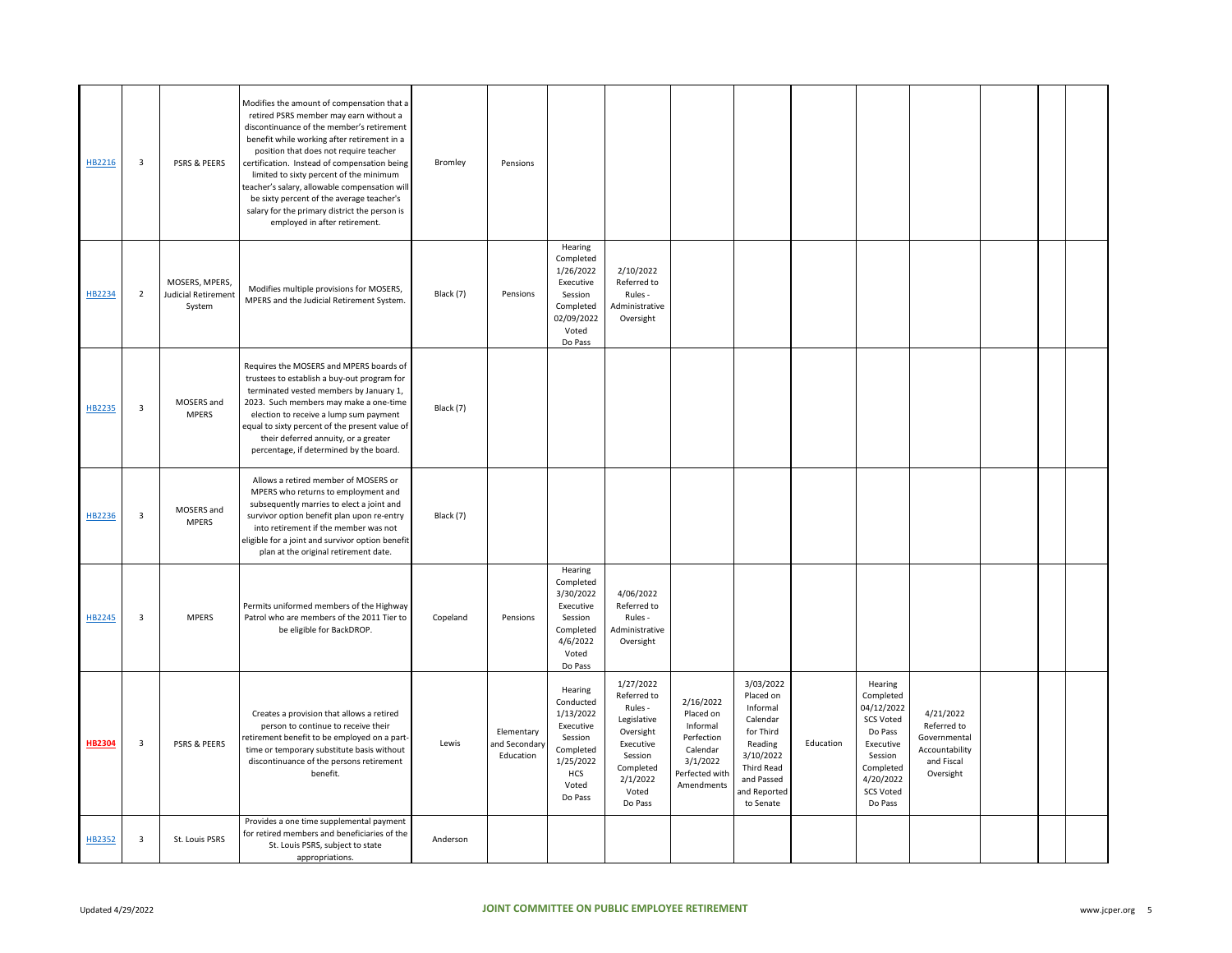| HB2381        | $\overline{3}$ | LAGERS                                       | Changes the job title of "emergency<br>telecommunicators" to "telecommunicator<br>first responders."                                                                                                                                                                                                                                                                                                                                                                                                                           | Roden     | <b>Public Safety</b>      | Hearing<br>Conducted<br>1/25/2022<br>Executive<br>Session<br>Completed<br>02/01/2022<br>HCS<br>Voted<br>Do Pass    | 2/1/2022<br>Referred to<br>Rules -<br>Legislative<br>Oversight<br>Hearing<br>Completed<br>3/3/2022<br>Voted Do Pass                   | 4/12/2022<br>Placed on<br>Formal<br>Perfection<br>Calendar<br>4/20/2022<br>Perfected w/<br>amendments | 4/25/2022<br><b>Third Read</b><br>and Passed                                                                                                                  |                          |                                                                                                                   |  |  |
|---------------|----------------|----------------------------------------------|--------------------------------------------------------------------------------------------------------------------------------------------------------------------------------------------------------------------------------------------------------------------------------------------------------------------------------------------------------------------------------------------------------------------------------------------------------------------------------------------------------------------------------|-----------|---------------------------|--------------------------------------------------------------------------------------------------------------------|---------------------------------------------------------------------------------------------------------------------------------------|-------------------------------------------------------------------------------------------------------|---------------------------------------------------------------------------------------------------------------------------------------------------------------|--------------------------|-------------------------------------------------------------------------------------------------------------------|--|--|
| <b>HB2400</b> | $\overline{2}$ | All newly created<br>private plans           | This bill provides that both a client and a<br>registered professional employer<br>organization (PEO) shall each be deemed an<br>employer for purposes of sponsoring<br>retirement and welfare benefits plans for<br>covered employees.                                                                                                                                                                                                                                                                                        | Houx      | Pensions                  | Hearing<br>Completed<br>2/16/2022<br>Executive<br>Session<br>Completed<br>2/23/2022<br>Voted<br>Do Pass            | 2/23/2022<br>Referred to<br>Consent and<br>House<br>Procedure<br>Hearing<br>Scheduled<br>3/1/2022<br>Voted Do Pass                    | 3/31/2022<br>Perfected by<br>Consent                                                                  | 4/04/2022<br>Third Read<br>and Passed                                                                                                                         | Insurance and<br>Banking | Hearing<br>Completed<br>04/12/2022<br>Voted<br>Do Pass                                                            |  |  |
| HB2430        | 3              | PSRS                                         | Reauthorizes the 2.55 multiplier for teachers<br>retiring with 32 or more years of service.                                                                                                                                                                                                                                                                                                                                                                                                                                    | Black (7) | Pensions                  | Hearing<br>Completed<br>3/23/2022<br>Executive<br>Session<br>Completed<br>4/6/2022<br>Voted<br>Do Pass             | 4/06/2022<br>Referred to<br>Rules -<br>Administrative<br>Oversight                                                                    |                                                                                                       |                                                                                                                                                               |                          |                                                                                                                   |  |  |
| HB2432        | $\overline{2}$ | St. Louis Police<br><b>Retirement System</b> | Transfers control of the City of St. Louis<br>Police Department to the Board of Police<br>Commissioners. Modifies the composition of<br>the retirement system's board of trustees.                                                                                                                                                                                                                                                                                                                                             | Roden     | <b>Public Safety</b>      | Hearing<br>Completed<br>3/29/2022<br>Executive<br>Session<br>Scheduled<br>4/26/2022<br>HHR <sub>5</sub><br>9:45 am |                                                                                                                                       |                                                                                                       |                                                                                                                                                               |                          |                                                                                                                   |  |  |
| HB2494        | $\overline{2}$ | PSRS & PEERS                                 | Creates a provision that allows a retired<br>person to continue to receive their<br>retirement benefit to be employed on a part-<br>time or temporary substitute basis without<br>discontinuance of the persons retirement<br>benefit.                                                                                                                                                                                                                                                                                         | Black (7) | Pensions                  |                                                                                                                    |                                                                                                                                       |                                                                                                       |                                                                                                                                                               |                          |                                                                                                                   |  |  |
| HB2571        | $\overline{2}$ | <b>Private Entities</b>                      | This bill establishes the "Missouri Workplace<br>Retirement Savings Plan", which is a multiple-<br>employer retirement saving plan treated as a<br>single plan under Title I of The Employee<br>Retirement Income Security Act of 1974<br>(ERISA) under 401(a), 401(k), and 413(c) of<br>the Internal Revenue Code, in which multiple<br>employers may voluntarily choose to<br>participate regardless of whether any<br>relationship exists between and among the<br>employers other than their participation in<br>the plan. | Owen      | Financial<br>Institutions | Hearing<br>Completed<br>2/16/2022<br>Executive<br>Session<br>Completed<br>2/23/2022<br>Voted<br>Do Pass            | 3/08/2022<br>Referred to<br>Rules -<br>Administrative<br>Oversight<br>Executive<br>Session<br>Completed<br>3/30/2022<br>Voted Do Pass | 4/11/2022<br>Perfected with<br>Amendments                                                             | 4/12/2022<br>Referred to<br><b>Fiscal Review</b><br>4/14/2022<br>Placed on<br>Informal<br>Calendar for<br>Third Read<br>4/19/2022<br>Third Read<br>and Passed | Insurance and<br>Banking | Hearing<br>Completed<br>4/26/2022<br>Executed<br>Session<br>Conducted<br>4/26/2022<br><b>SCS Voted</b><br>Do Pass |  |  |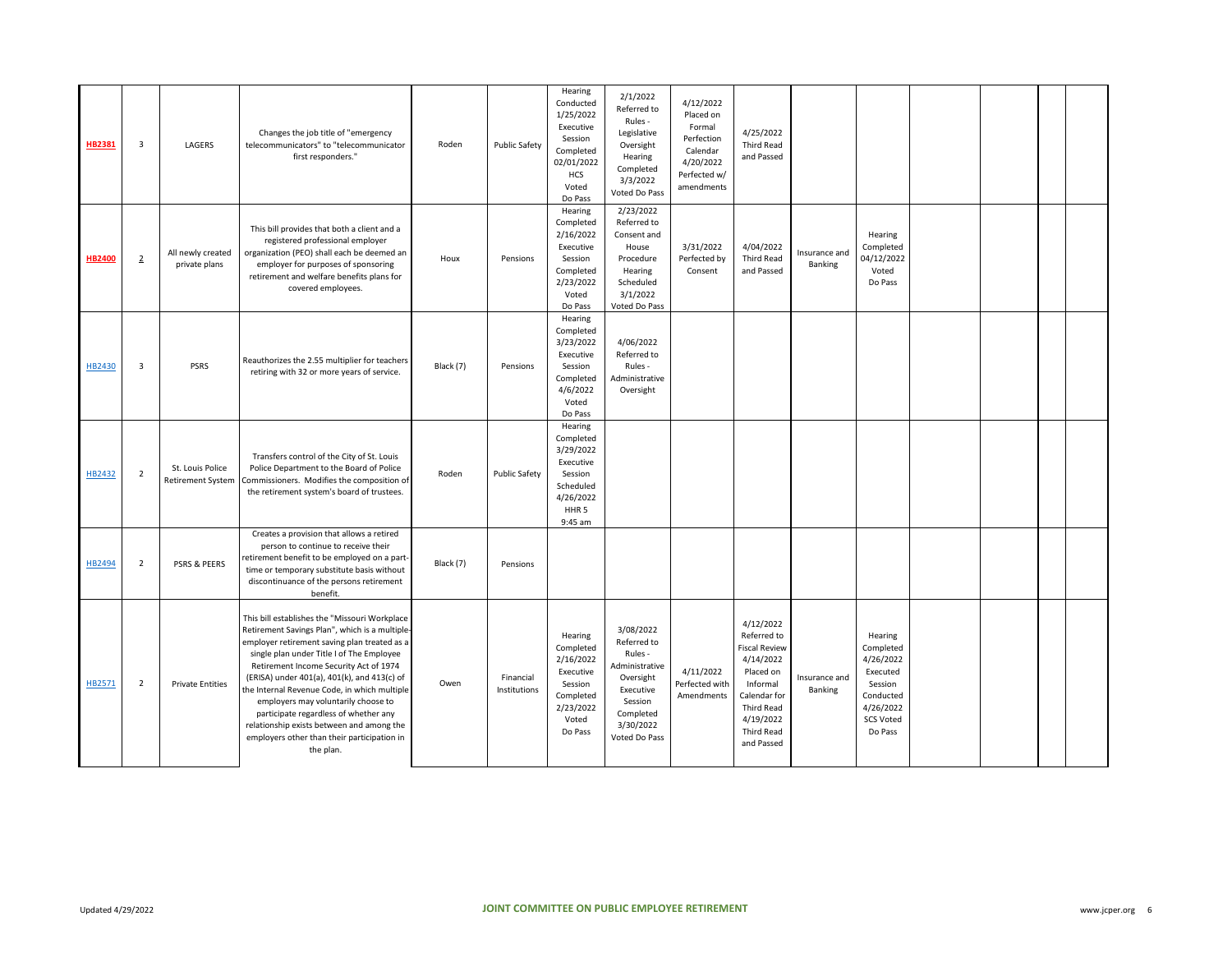| HB2652         | $\overline{\mathbf{3}}$ | <b>PSRS</b>                                  | The bill allows school districts to include<br>differentiated placement of teachers on the<br>salary schedule to provide increased<br>compensation to recruit and retain teachers<br>in hard-to-staff subject areas and schools                                                                                           | Haffner             | Elementary<br>and Secondary<br>Education | Hearing<br>Completed<br>3/08/2022<br>Executive<br>Session<br>Completed<br>3/22/2022<br><b>HCS Voted Do</b><br>Pass   | 3/22/2022<br>Referred to<br>Rules -<br>Legislative<br>Oversight<br>Hearing<br>Completed<br>3/24/2022<br>Voted Do Pass | 4/26/2022<br>Placed on<br>Informal<br>Perfection<br>Calendar |  |                                                                                                                                                                                      |  |  |
|----------------|-------------------------|----------------------------------------------|---------------------------------------------------------------------------------------------------------------------------------------------------------------------------------------------------------------------------------------------------------------------------------------------------------------------------|---------------------|------------------------------------------|----------------------------------------------------------------------------------------------------------------------|-----------------------------------------------------------------------------------------------------------------------|--------------------------------------------------------------|--|--------------------------------------------------------------------------------------------------------------------------------------------------------------------------------------|--|--|
| HB2671         | $\overline{\mathbf{3}}$ | St. Louis Police<br><b>Retirement System</b> | Transfers control of the City of St. Louis<br>Police Department to the Board of Police<br>Commissioners. Modifies the composition of<br>the retirement system's board of trustees.                                                                                                                                        | Schroer             |                                          |                                                                                                                      |                                                                                                                       |                                                              |  |                                                                                                                                                                                      |  |  |
| HB2681         | $\overline{\mathbf{3}}$ | Sheriffs'                                    | Creates a state treasury fund for Sheriffs'<br>titled "Sheriffs' Retirement Treasury Fund."<br>Also creates a fifty dollar service fee for<br>summons, writ or other court connections<br>for any eviction proceedings.                                                                                                   | Porter (42)         |                                          |                                                                                                                      |                                                                                                                       |                                                              |  | $1 = No$ impact on retirement benefit<br>2 = No substantial proposed change<br>3 = May constitute a substantial proposed change<br>4 = Does constitute a substantial proposed change |  |  |
| HB2684         | $\overline{\mathbf{3}}$ | <b>MOSERS</b>                                | This bill allows an individual currently<br>drawing a retirement<br>benefit under a state retirement plan to<br>serve as a member of the<br>General Assembly or as an elected state<br>official and continue to<br>draw their retirement annuity and cost of<br>living adjustments.                                       | Owen                |                                          |                                                                                                                      |                                                                                                                       |                                                              |  |                                                                                                                                                                                      |  |  |
| <b>HB 2698</b> | $\overline{4}$          | Sheriffs'                                    | Provides a funding mechanism for the<br>sheriffs retirement system.                                                                                                                                                                                                                                                       | <b>Kelley</b> (127) |                                          |                                                                                                                      |                                                                                                                       |                                                              |  |                                                                                                                                                                                      |  |  |
| HB2787         | $\overline{\mathbf{3}}$ | PSRS and PEERS                               | Modifies provisions relating to teacher and<br>school employee retirement systems                                                                                                                                                                                                                                         | Black (7)           | Pensions                                 | Hearing<br>Completed<br>4/20/2022                                                                                    |                                                                                                                       |                                                              |  |                                                                                                                                                                                      |  |  |
| HB2799         | $\overline{\mathbf{3}}$ | PSRS and PEERS                               | Creates a provision that allows a retired<br>person to continue to receive their<br>retirement benefit to be employed on a part-<br>time or temporary substitute basis without<br>discontinuance of the persons retirement<br>benefit.                                                                                    | Pike                | Pensions                                 | Hearing<br>Completed<br>3/30/2022<br>Executive<br>Session<br>Completed<br>4/6/2022<br><b>HCS</b><br>Voted<br>Do Pass | 4/06/2022<br>Referred to<br>Rules -<br>Administrative<br>Oversight                                                    |                                                              |  |                                                                                                                                                                                      |  |  |
| HB2816         | $\overline{\mathbf{3}}$ | <b>MOSERS</b>                                | Modifies a provision were a member may<br>attain retirement at age fifty under rule of 80<br>if the retirement system is over eighty<br>percent funded.                                                                                                                                                                   | Veit                |                                          |                                                                                                                      |                                                                                                                       |                                                              |  |                                                                                                                                                                                      |  |  |
| HB2825         | $\overline{4}$          | All Plans                                    | Ensures that twenty percent of a firms<br>investments in venture capital and real<br>estate are invested with a Missouri based<br>firm.                                                                                                                                                                                   | O'Donnell           | Pensions                                 |                                                                                                                      |                                                                                                                       |                                                              |  |                                                                                                                                                                                      |  |  |
| HB2841         | $\overline{\mathbf{3}}$ | All Police Plans                             | This bill allows a law enforcement officer to<br>remain in service until the age of 70 before<br>the officer must be terminated as an officer<br>and retired. The bill also allows the officer to<br>serve over the age of 70 upon approval by<br>the chief of police for an additional year for<br>every chief approval. | Baringer            |                                          |                                                                                                                      |                                                                                                                       |                                                              |  |                                                                                                                                                                                      |  |  |